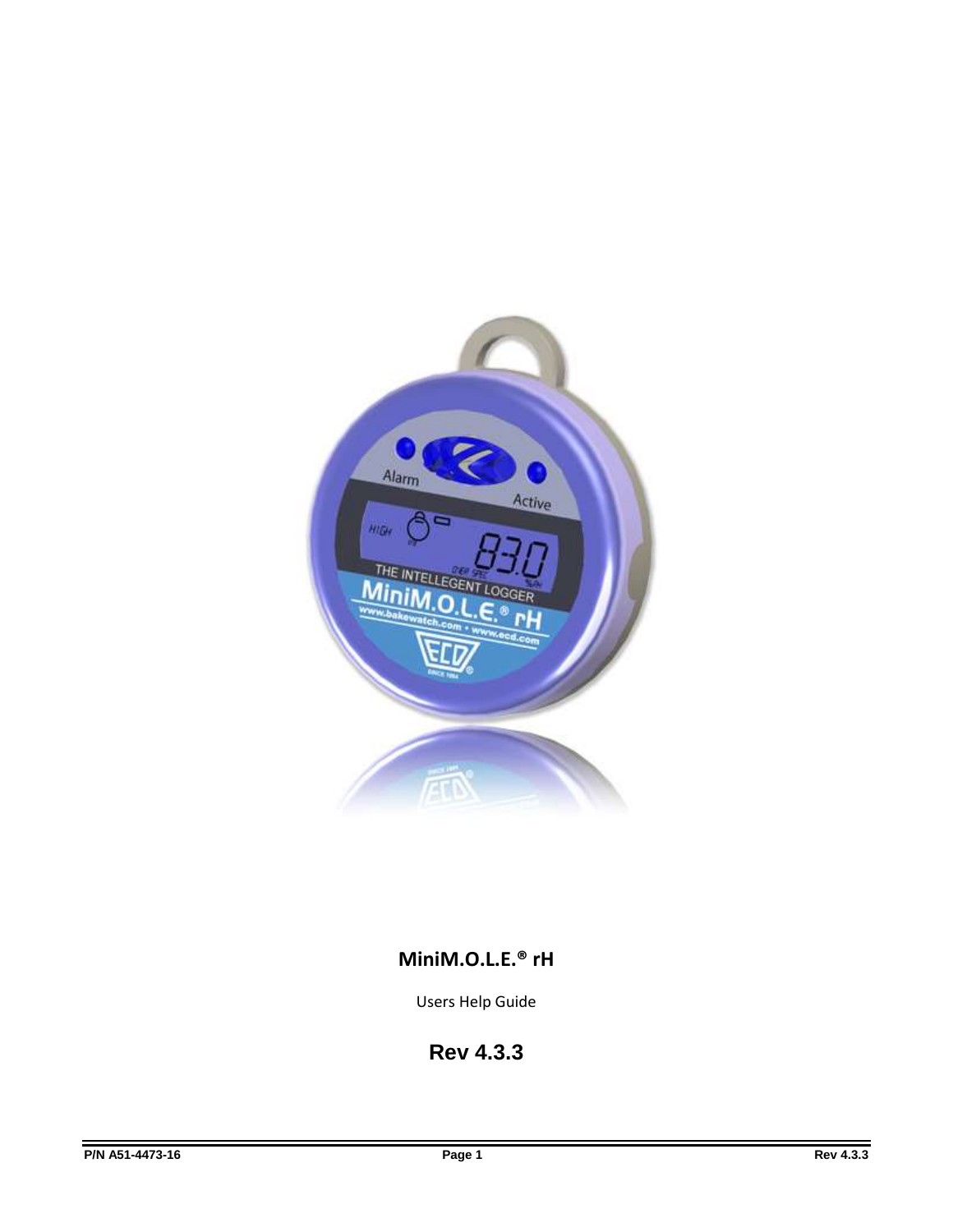# Contents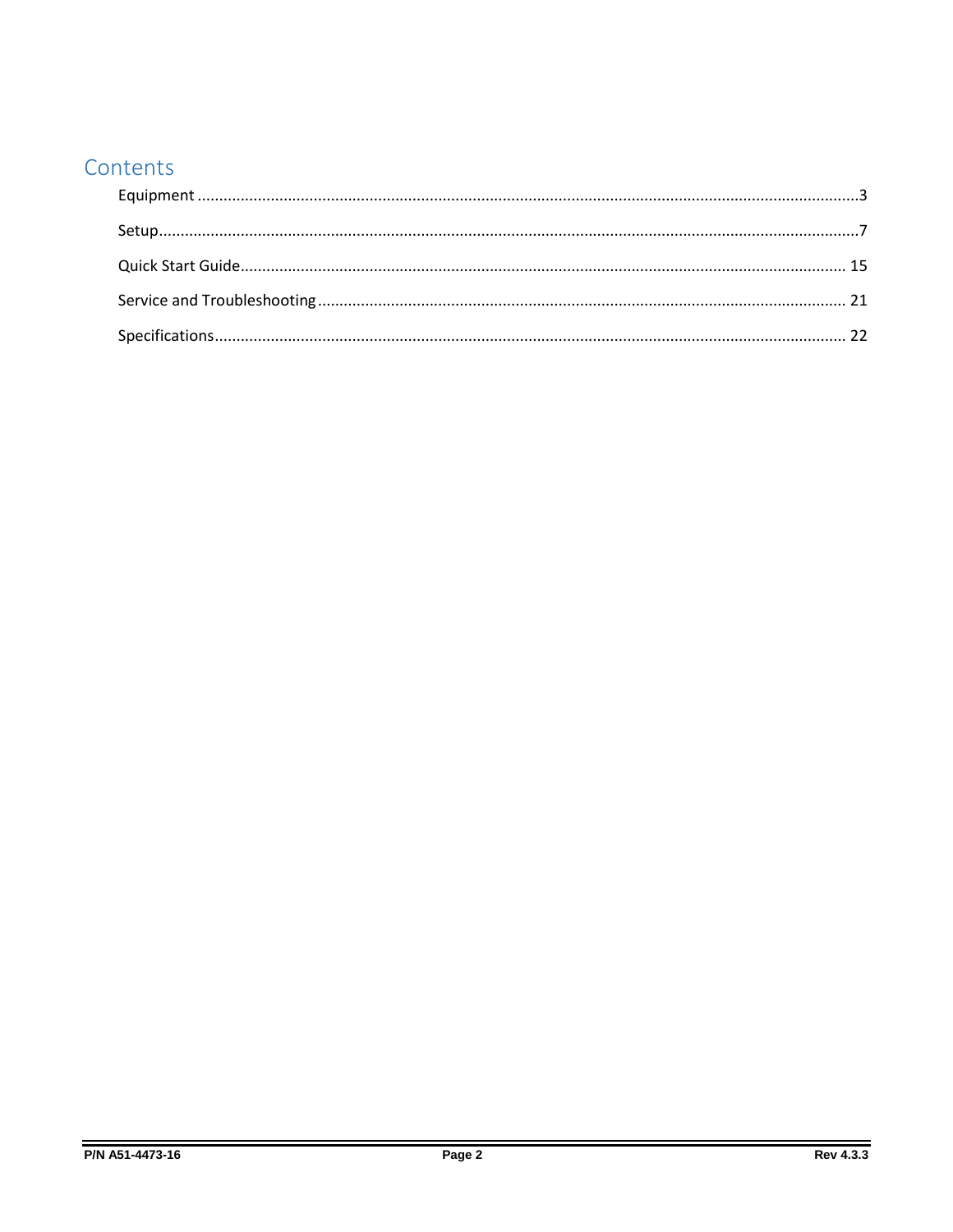# <span id="page-2-0"></span>**Equipment**

The MiniM.O.L.E.® rH provides one Relative Humidity (rH) and one Temperature channel of static data logging, suitable for Dry Cabinet, manufacturing plant ambient monitoring. With LCD Display, Magnet start, 1 second to 10 day sample rate.



#### **Features/Functions:**

- **Start Switch:** This is an internal switch that is triggered when using the **[Start Magnet](#page-4-0)**.
- **Relative Humidity (rH) & Temperature Sensors:** These are an external Relative Humidity Type "K" Thermocouple sensor. Both are protected by an plastic grid.
- **Data Contacts:** When connected to the USB Dock Station, these contacts transfers data to the computer.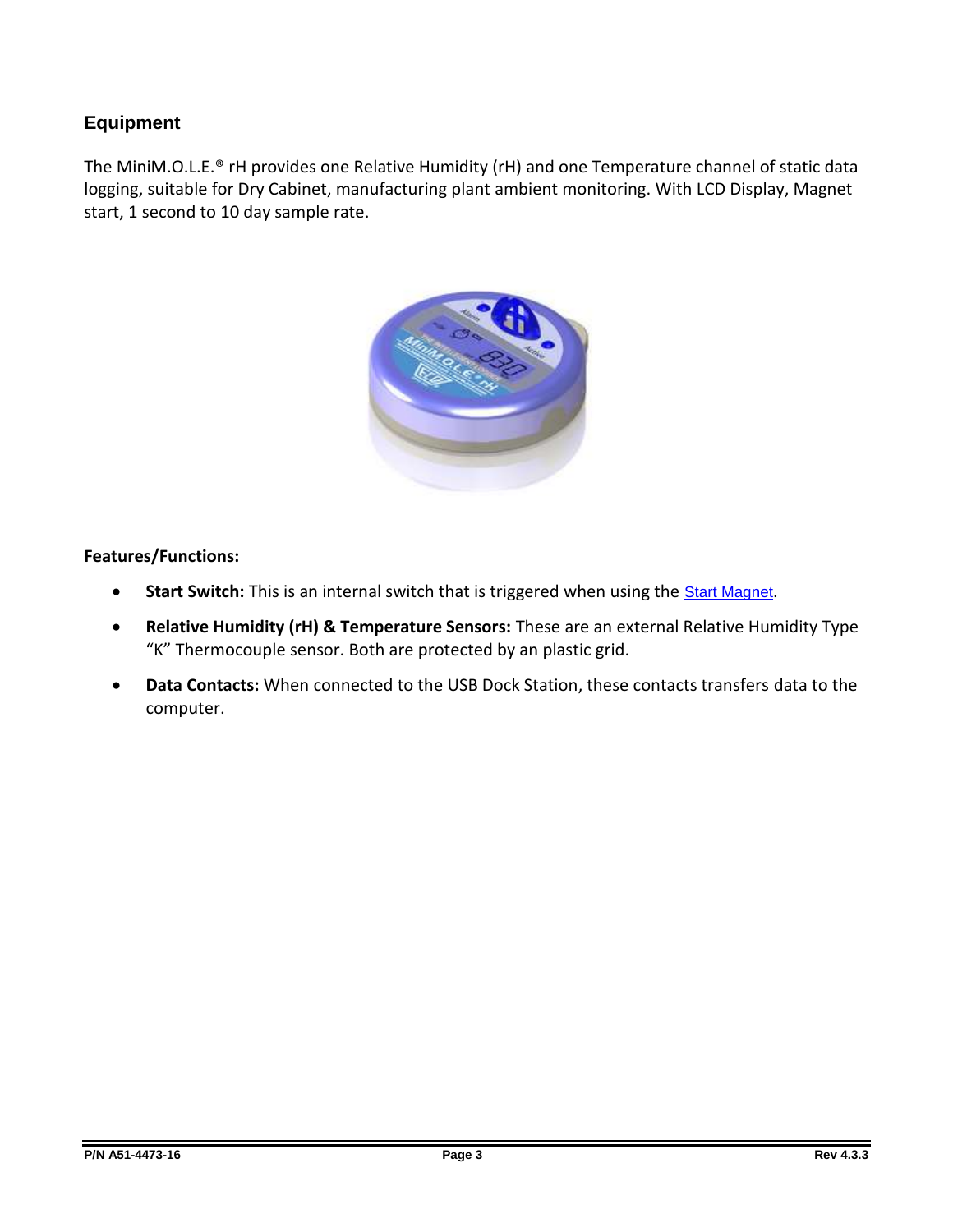**LCD Display:** Provides the feature of displaying the last log reading or current reading without downloading. Refer to the table below for complete features.

| State:         | <b>Action:</b>                                     | <b>LED</b>   | <b>LCD Display</b>     |
|----------------|----------------------------------------------------|--------------|------------------------|
| Ready          | Indicates Profiler Quick flashing<br>is "Ready" to |              |                        |
|                | record data                                        |              |                        |
| <b>Start</b>   | Indicates Profiler Quick flashing                  |              |                        |
|                | is starting                                        |              |                        |
|                | recording                                          |              |                        |
|                | process.                                           |              |                        |
| Recording (rH) | Indicates Profiler Flashing at log                 |              |                        |
|                | is recording rH                                    | interval     |                        |
|                | ldata.                                             |              |                        |
| Recording      | Indicates Profiler Flashing at log                 |              |                        |
| (Temperature)  | is recording                                       | interval     |                        |
|                | temperature                                        |              |                        |
|                | ldata.                                             |              |                        |
| End            | Indicates Profiler No illumination                 |              |                        |
|                | recording                                          |              |                        |
|                | process has                                        |              |                        |
|                | lended                                             |              |                        |
| Data Transfer  | Indicates data is                                  | Steady       |                        |
|                | being uploaded                                     | Illumination | rH/Temperature display |
|                | or downloaded                                      |              |                        |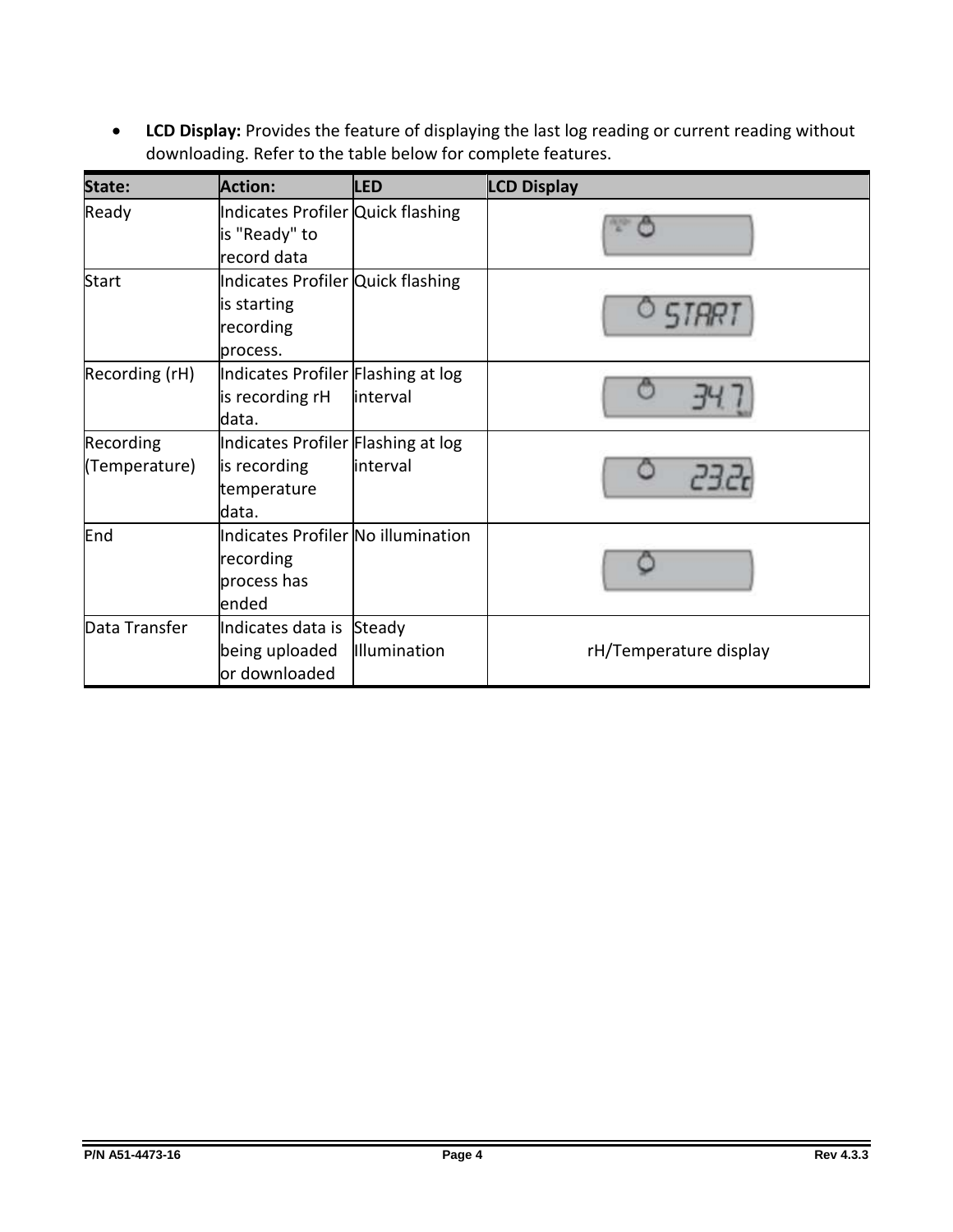## **USB Dock Station**

The USB Dock Station is required for the MiniM.O.L.E.® rH to communicate with the M.O.L.E.® MAP software. The USB cable connects to a computer USB Port and then the user inserts the MiniM.O.L.E.<sup>®</sup> rH into the station cradle mating the brass contacts from both units.

<span id="page-4-0"></span>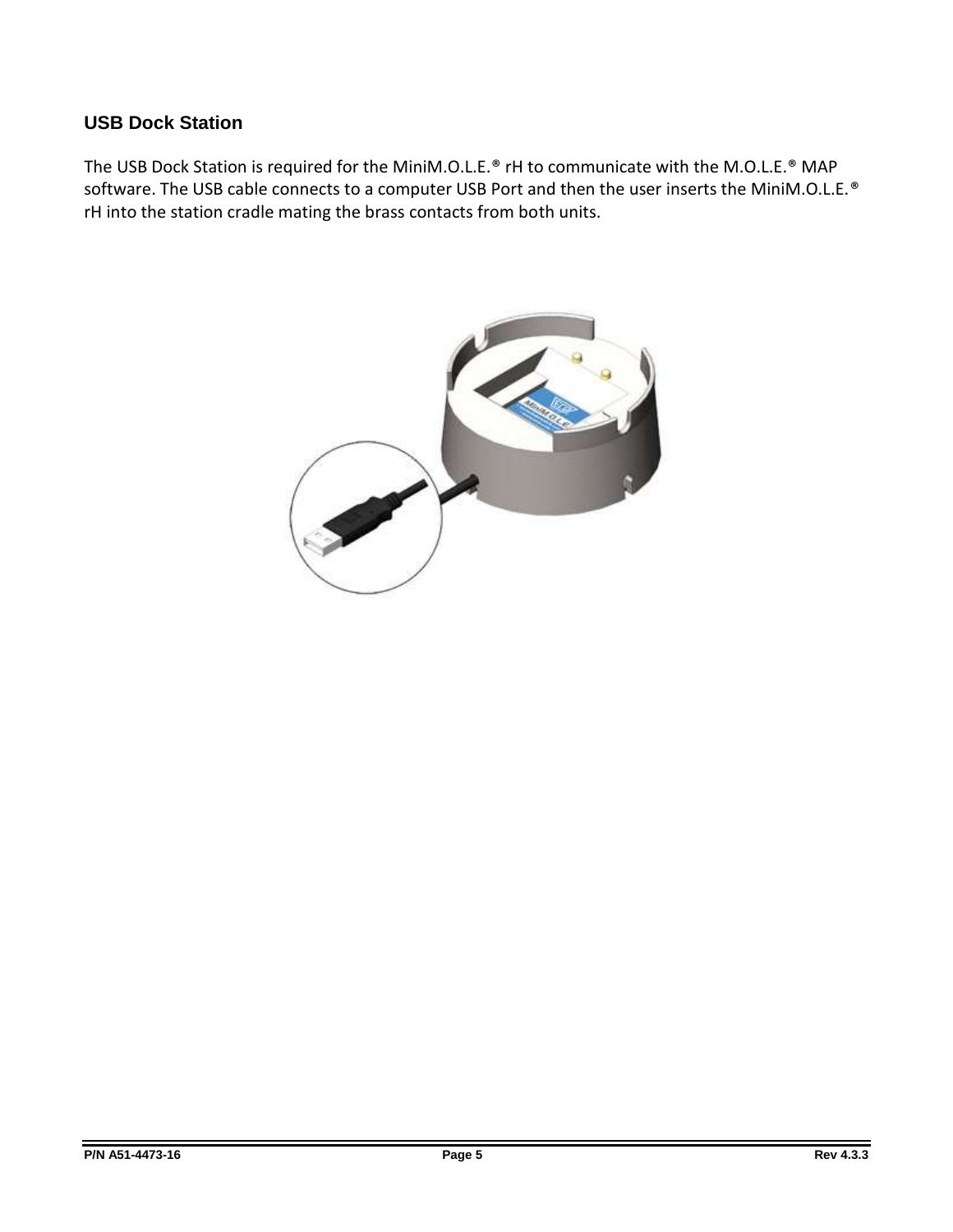# **Start Magnet**

The MiniM.O.L.E.® rH Start Magnet activates the unit by triggering an internal start switch. This magnet is used only to initiate recording data after the unit is configured using the *Setup Instrument* wizard. To **Stop** recording data, the user downloads the data run by using the *Read Instrument* wizard or the memory limit has been reached.

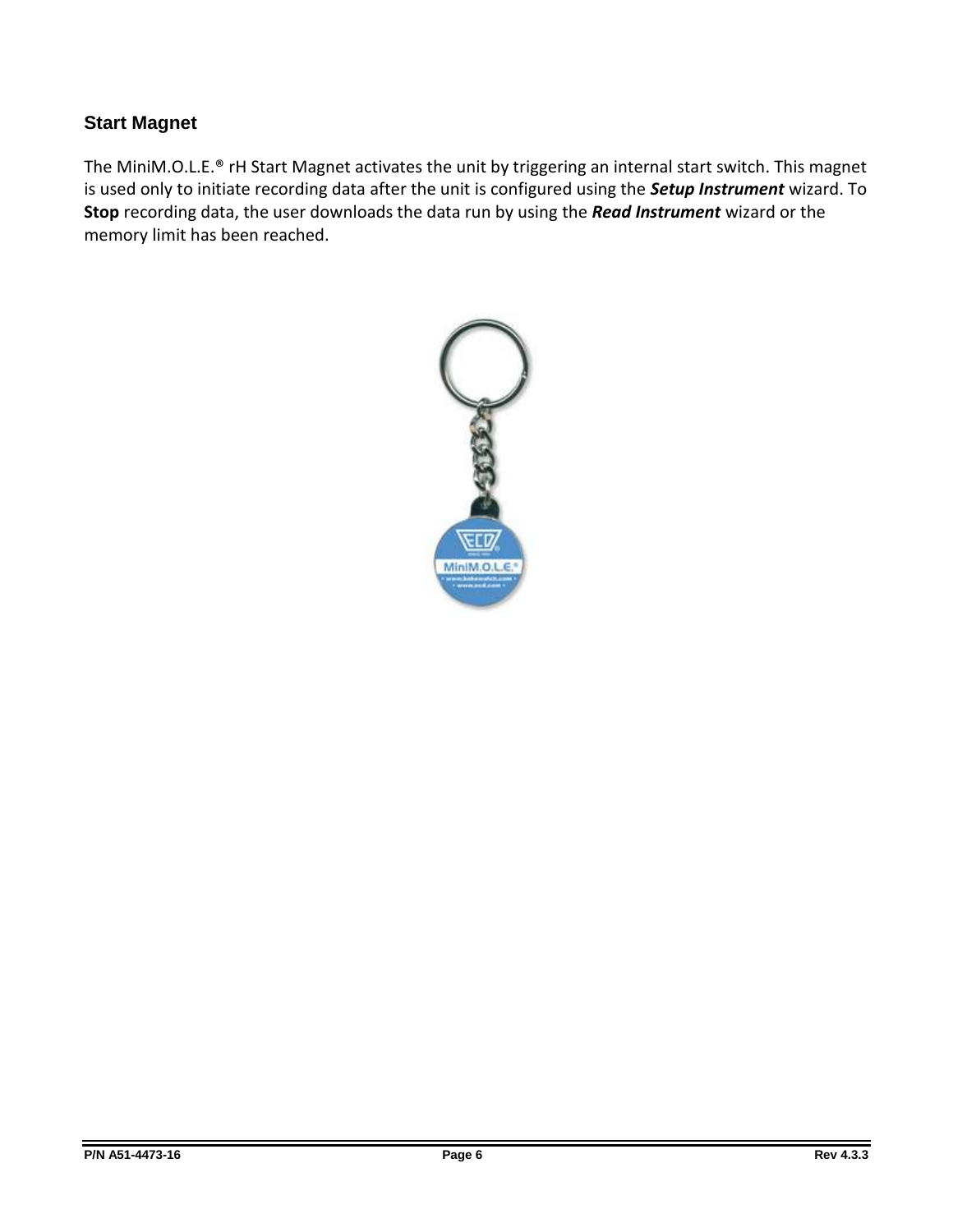# <span id="page-6-0"></span>**Setup**

# **Communications Setup**

Prior to operation the M.O.L.E. Profiler must be configured to properly communicate with the M.O.L.E.® MAP Software.

> The M.O.L.E.® MAP software must be installed prior to communications setup. (Refer to Software Installation for more information).

## **To connect the M.O.L.E. Profiler:**

1) Insert the USB computer interface cable from the Dock Station into a computer USB Port.

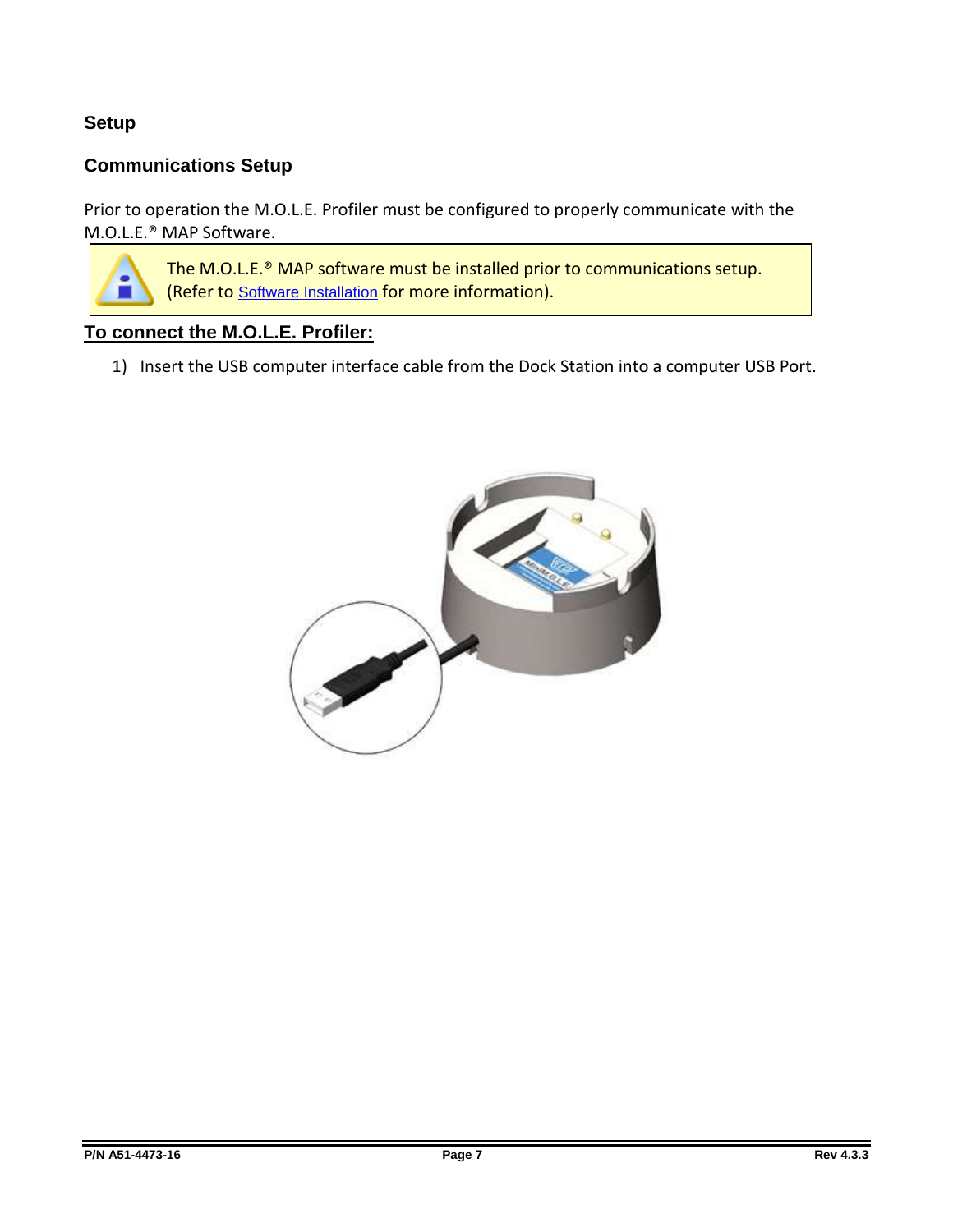2) Place the M.O.L.E. Profiler into the USB Dock Station, making sure that the two metallic contacts on the bottom of the M.O.L.E. Profiler are aligned with the contact pins on the USB Dock Station and that the M.O.L.E. Profiler is firmly seated.





Typically the device drivers are already installed on Windows 7 & XP operating systems. In some cases the user will be required to manually install them.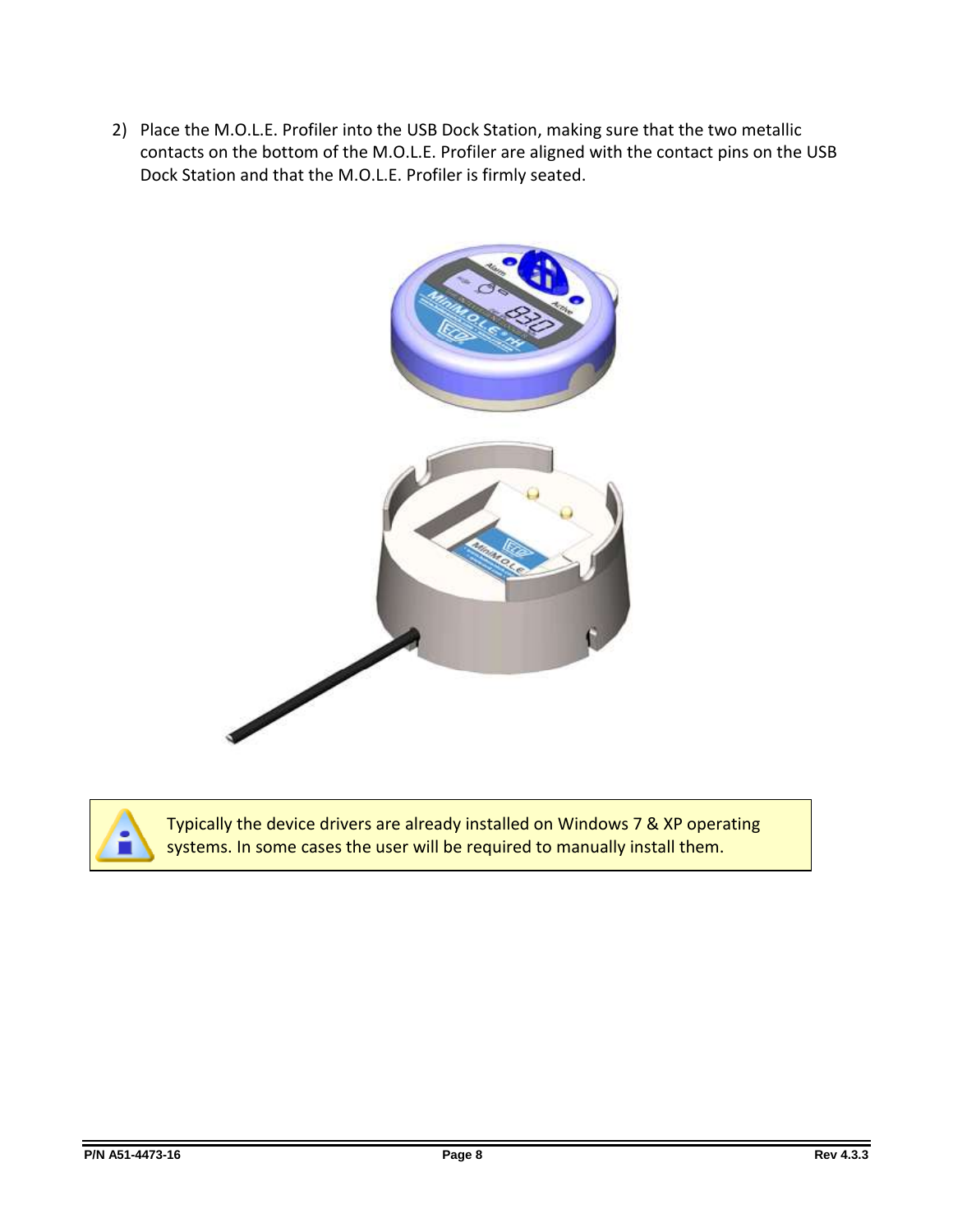3) Browse to the **\DriverMMrH\Installer\** folder on the M.O.L.E.® MAP Software installation CD.

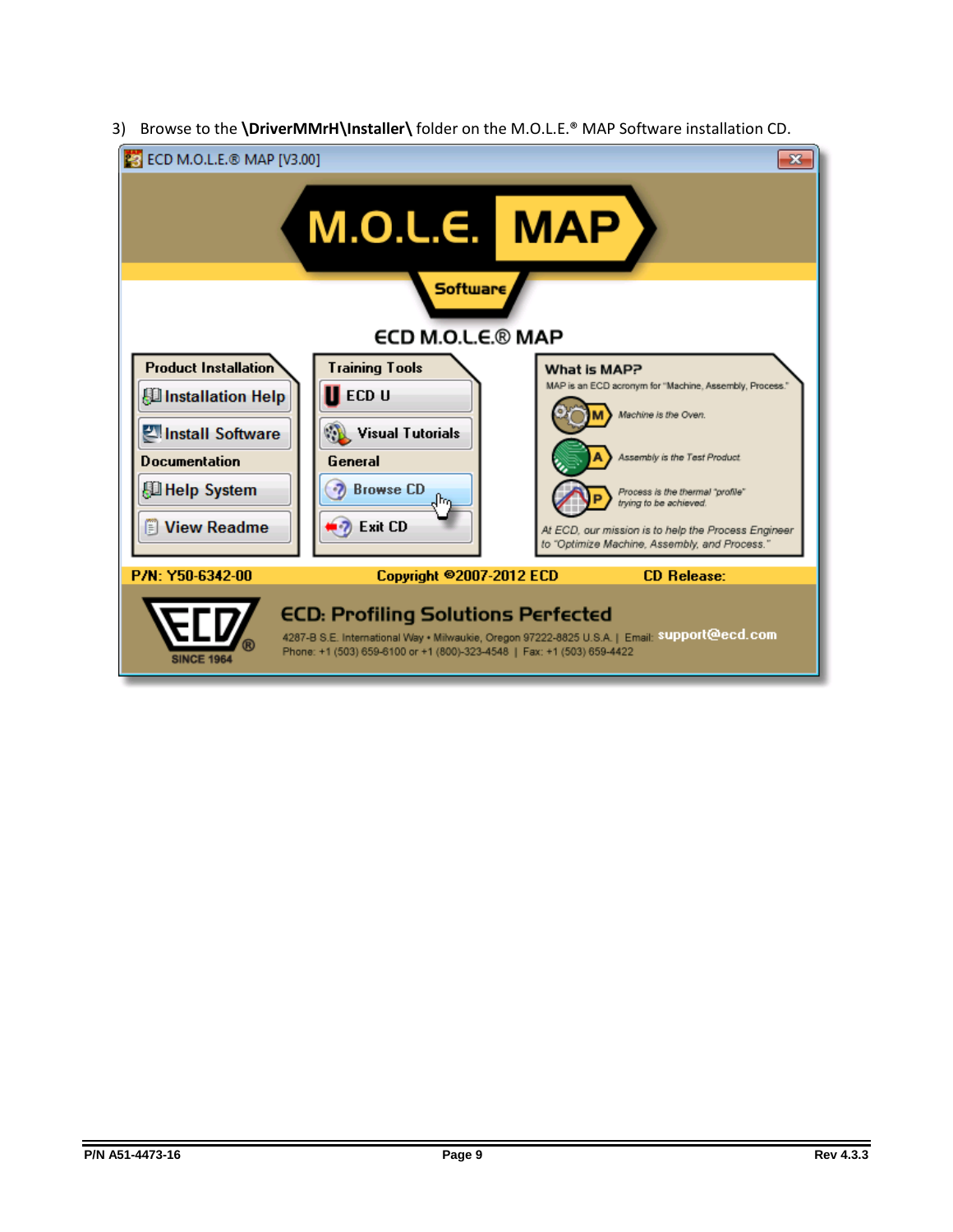4) To install the device drivers on a 32-bit operating systems, double-click *VCP\_Driver\_Installer.exe*. For 64-bit operating systems, double-click *VCP\_Driver\_Installer\_x64.exe*.

Depending on your operating system security settings, a Security Warning dialog box may appear. Click the *Yes* command button to continue.

| <b>User Account Control</b>                                                                                                          |  |  |  |  |
|--------------------------------------------------------------------------------------------------------------------------------------|--|--|--|--|
| Do you want to allow the following program to make<br>changes to this computer?                                                      |  |  |  |  |
| USB driver pre-installer<br>Program name:<br>Verified publisher: Escort Data Logging Systems Limited<br>CD/DVD drive<br>File origin: |  |  |  |  |
| No<br>Yes<br>Show details                                                                                                            |  |  |  |  |
| Change when these notifications appear                                                                                               |  |  |  |  |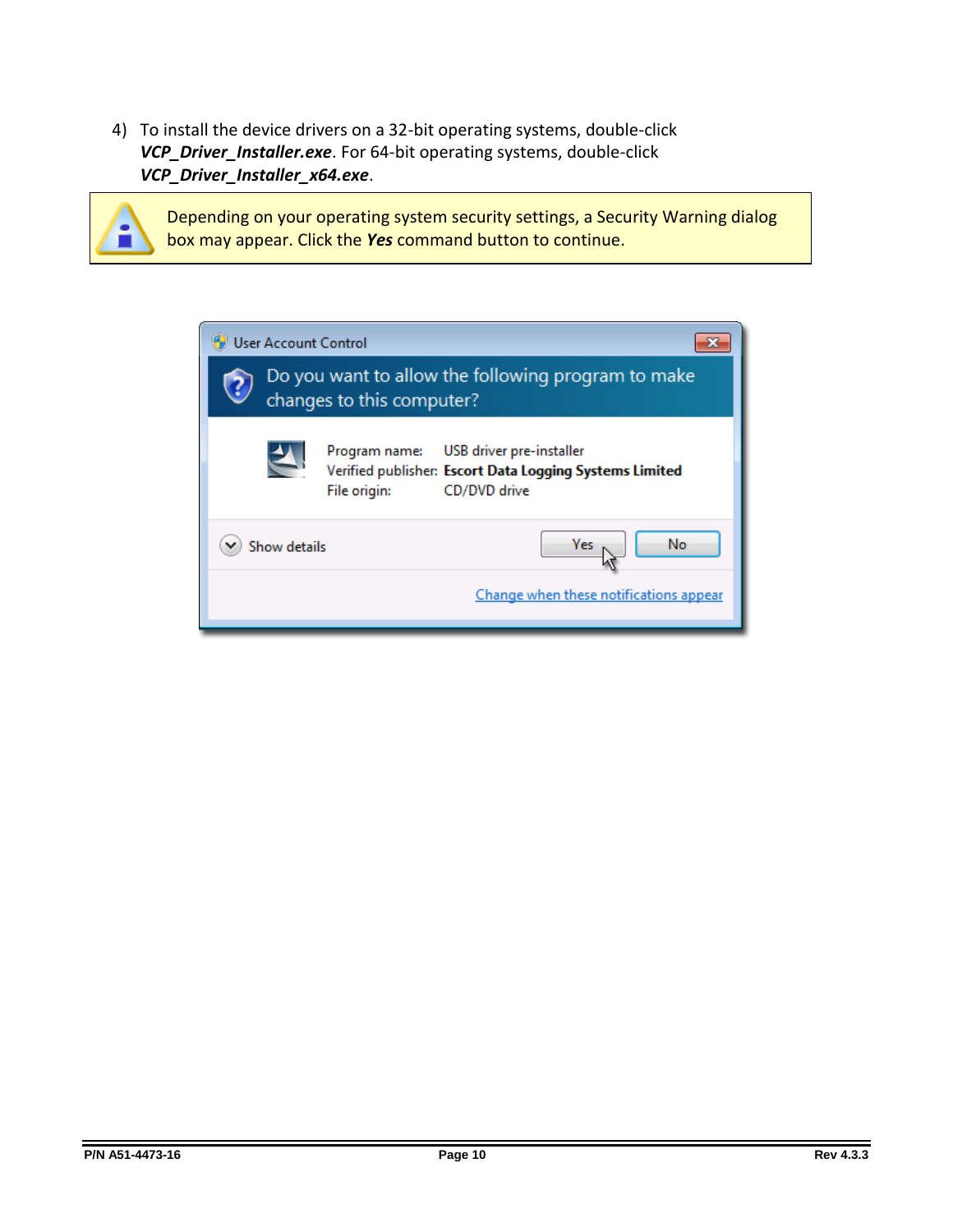5) "VCP Driver Installer.exe" extracts DPInst.exe and driver files into a temporary folder then starts the installation wizard.



6) Click the *Next* command button.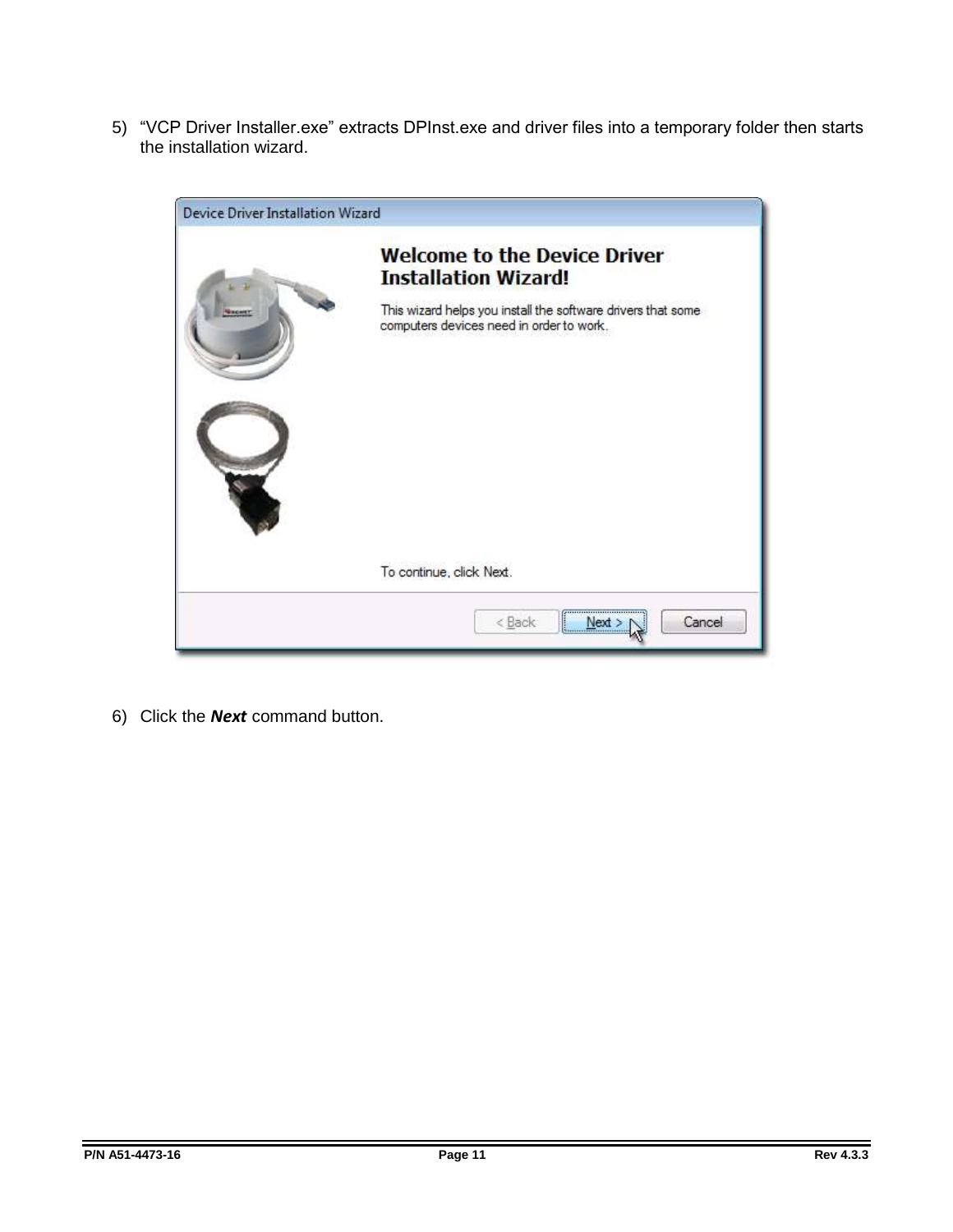7) The wizard starts device driver installation.

| Device Driver Installation Wizard                                           |
|-----------------------------------------------------------------------------|
| The drivers are now installing                                              |
| Please wait while the drivers install. This may take some time to complete. |
| $8$ Back<br>Cancel<br>Next                                                  |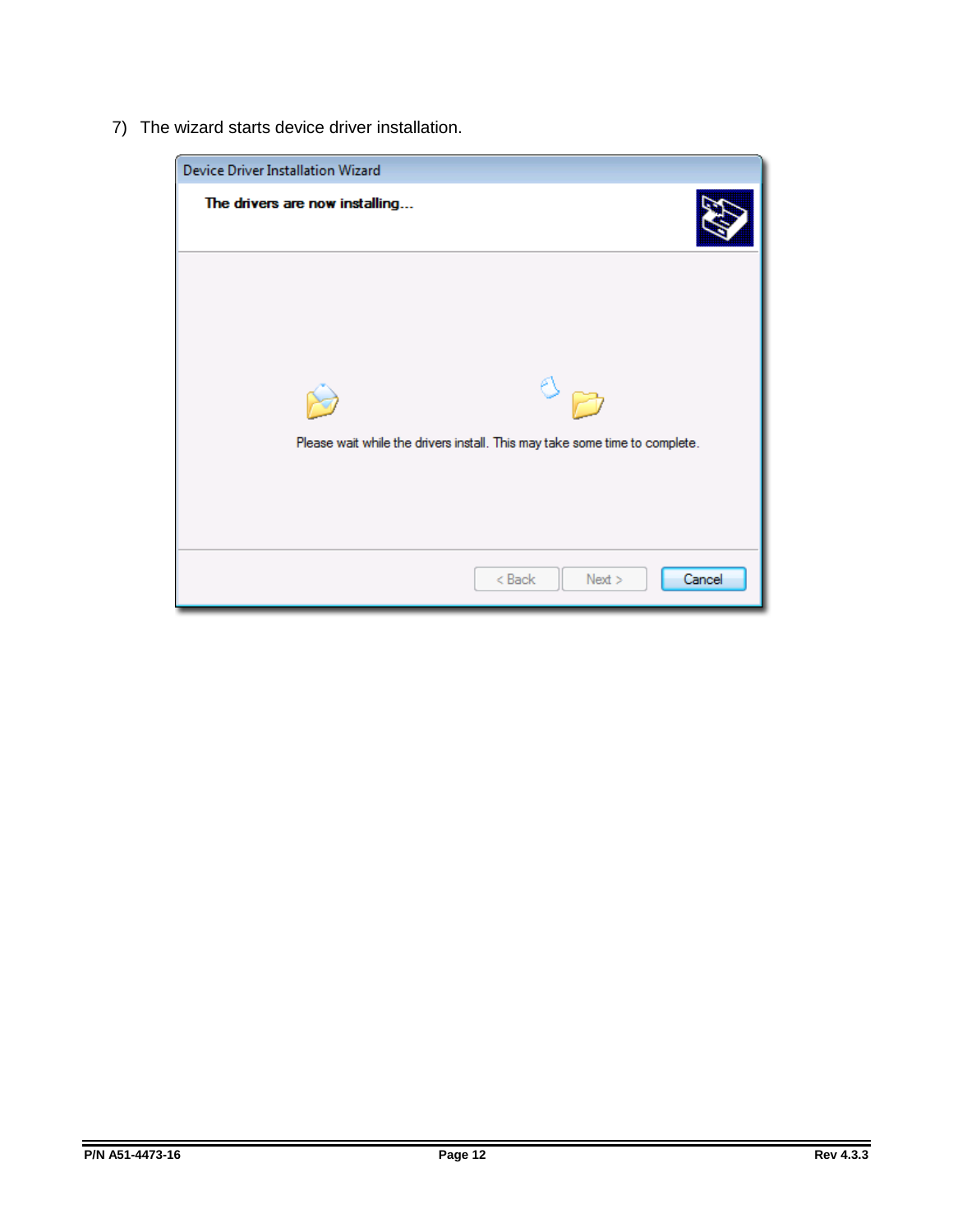8) When the Installation has completed, select the *Finish* command button.

| <b>Completing the Device Driver</b><br><b>Installation Wizard</b> |                                                                  |
|-------------------------------------------------------------------|------------------------------------------------------------------|
|                                                                   | The drivers were successfully installed on this computer.        |
| came with instructions, please read them first.                   | You can now connect your device to this computer. If your device |
|                                                                   |                                                                  |
| Driver Name                                                       | Status                                                           |

9) Start the software program by either double-clicking the M.O.L.E.<sup>®</sup> MAP software icon or selecting it from the ECD program sub-menu.

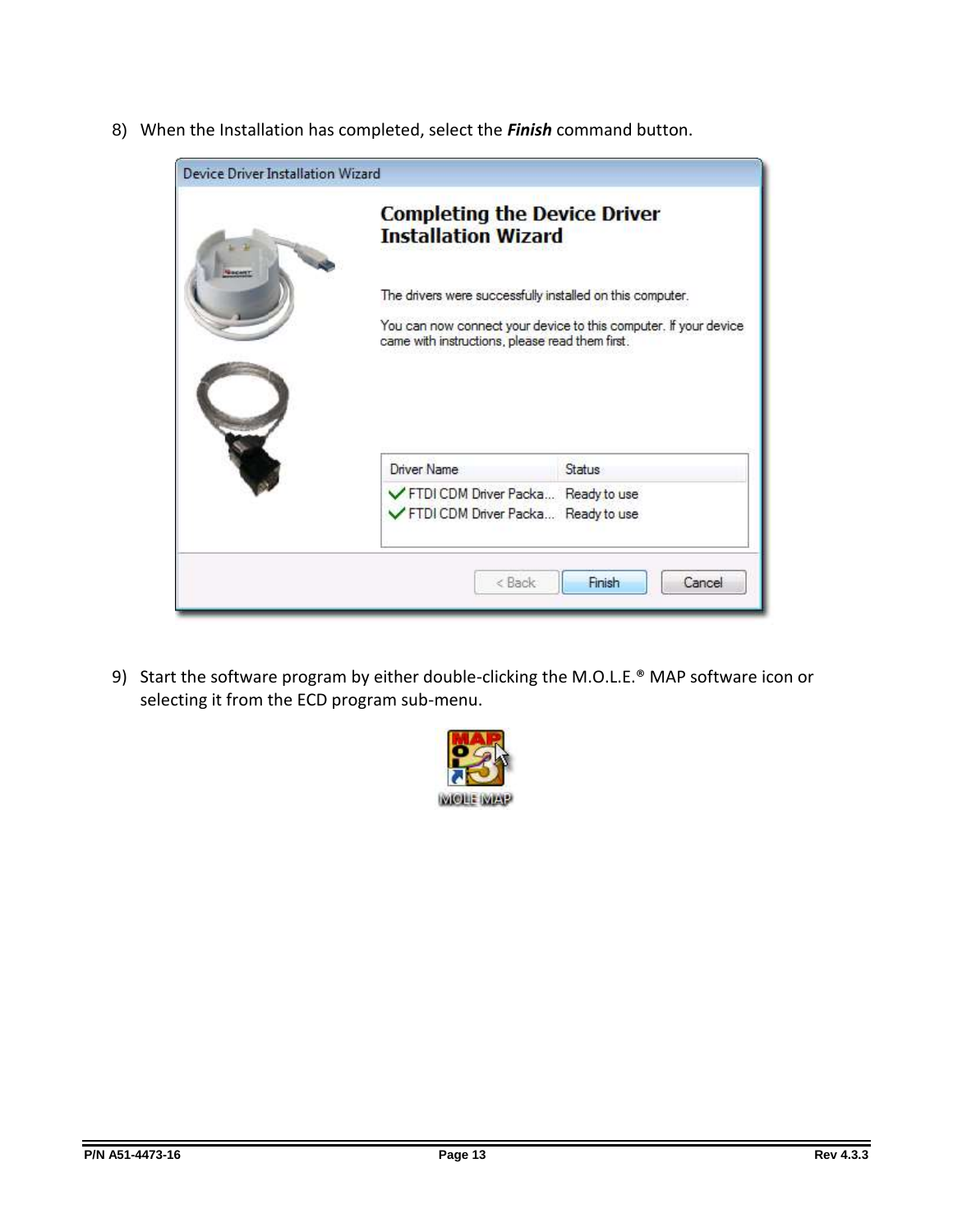- 10) On the *M.O.L.E.* menu, click the *Select Instrument* command.
- 11) Select the MEGARIDER<sup>™</sup> PTP® instrument from the dialog box.

| Select Instrument  | $\mathbf{x}$           |
|--------------------|------------------------|
| Select Instrument: | [Scan for Instruments] |
|                    |                        |
|                    |                        |
|                    |                        |
|                    |                        |
|                    |                        |
|                    | Cancel<br>Help<br>OK   |

If the software does not detect a M.O.L.E. Profiler, using the communication cable connect it to the computer and click the *Scan for Instruments* command button to search again. M.O.L.E.® MAP software allows multiple instruments to be connected to a computer at one time. Selecting the *Scan for Instruments* command button will detect all instruments and display them in the dialog box. If no instrument is detected the software displays all of the Demonstration thermal profilers to select from.

- 12) Click the *OK* command button to accept or *Cancel* to quit the command without selecting the instrument.
- 13)Turn the PTP® TX power by removing the On/Off Male Plug connector from the Female On/Off Power connector.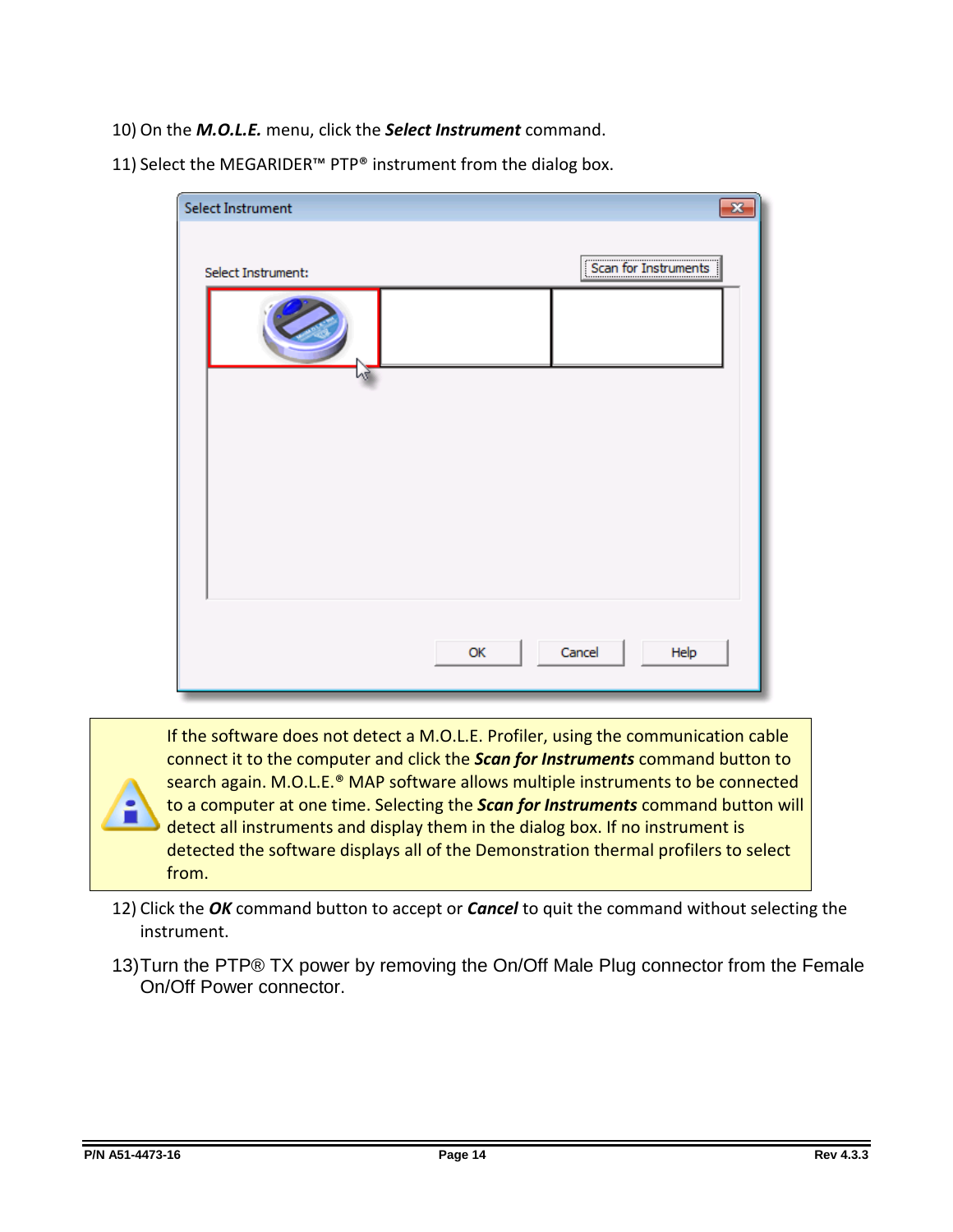## <span id="page-14-0"></span>**Quick Start Guide**

This Wizard guides the user through a typical process on how to set a MiniM.O.L.E.® rH up to record data.



This is available when in Engineer Mode.

#### **To set an instrument up:**

- 1) Connect the USB Dock Station to the computer and insert the M.O.L.E. Profiler into the dock cradle. Refer to the *Communications Setup* topic for your specific M.O.L.E. Profiler for more information.
- 2) Set an Environment related for the type of experiment that is being performed. Either open an existing Environment Folder or create a new one.

If the desired Environment is not displayed on the *Environment Sidebar*, the user can use either the *Open Environment Toolbar button* or select the *Open Environment Folder* command from the *File Menu*.

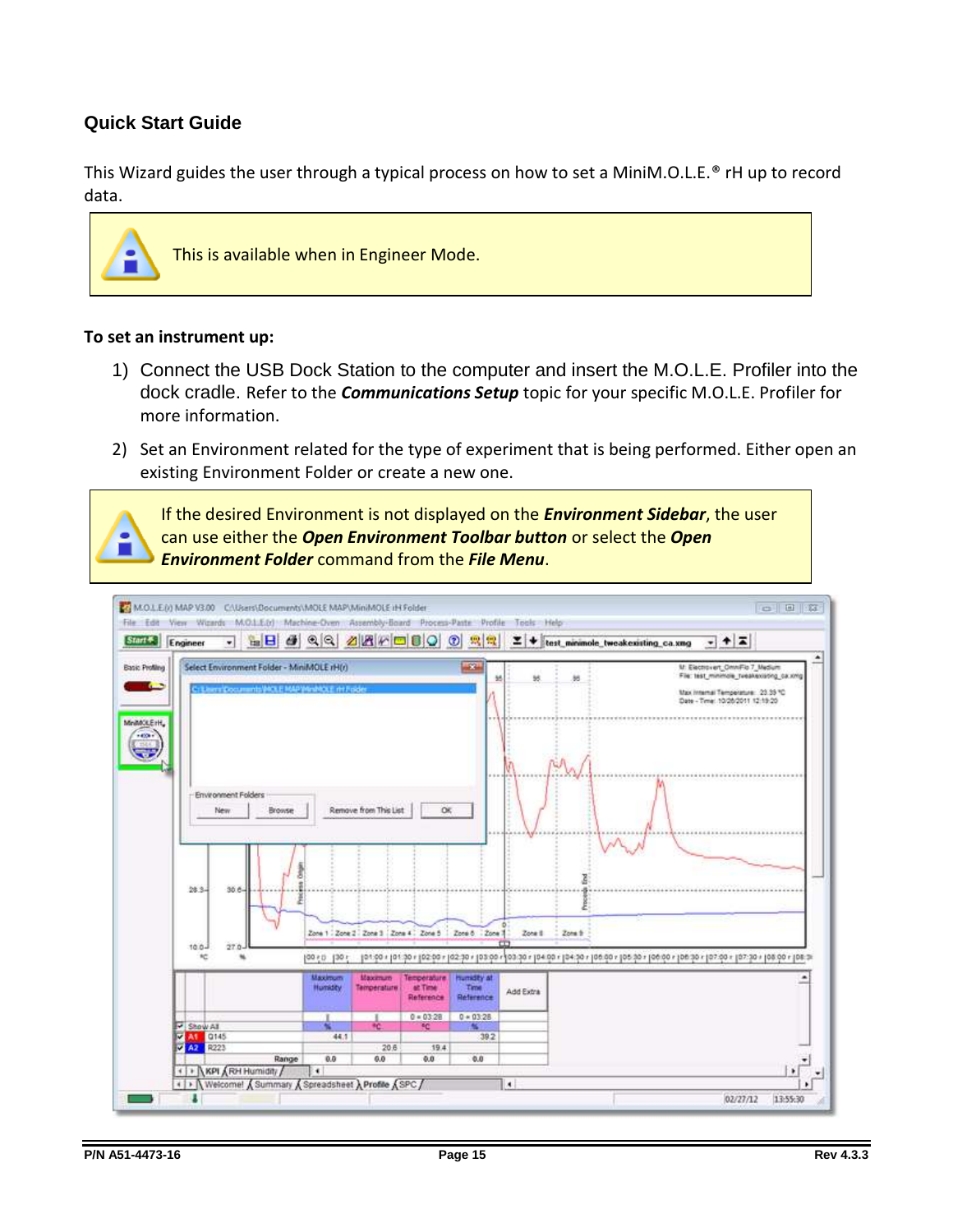3) On the *M.O.L.E.* menu, click *Setup Instrument* and the workflow wizard appears.



4) Select the desired instrument from the dialog box. If there is none displayed, select the *Scan for Instruments* command button to detect all connected instruments.

If the software does not detect a M.O.L.E. Profiler, using the communication cable connect it to the computer and click the *Scan for Instruments* command button to search again. M.O.L.E.® MAP software allows multiple instruments to be connected to a computer at one time. Selecting the *Scan for Instruments* command button will detect all instruments and display them in the dialog box. If no instrument is detected the software displays all of the Demonstration thermal profilers to select from.

| Setup Instrument                                                                                                |                               | $\Sigma\!$           |
|-----------------------------------------------------------------------------------------------------------------|-------------------------------|----------------------|
| Select Instrument<br>г<br>Set Recording Parameters<br>E<br>Set Assembly Information<br>Verify Instrument Status | Select Instrument:            | Scan for Instruments |
|                                                                                                                 | Help<br>$<<$ Previous<br>Next | Finish<br>Cancel     |

5) Select the *Next* command button.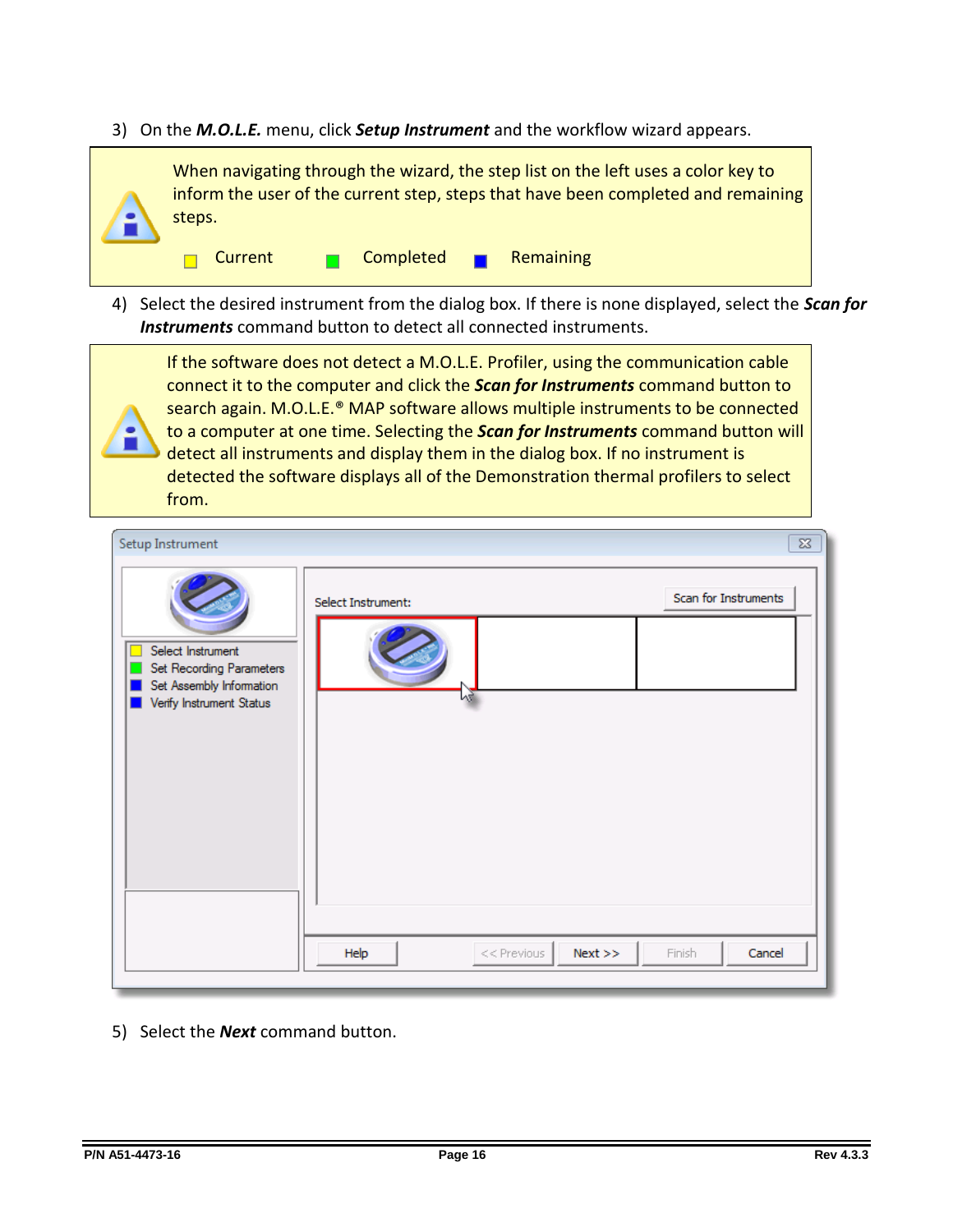6) Set instrument name, recording interval and if the sensor is to be **ON** or **OFF**.

| Setup Instrument                                                                                                |                                                                                                                                                                                                                                                                                                          | $\Sigma$ |
|-----------------------------------------------------------------------------------------------------------------|----------------------------------------------------------------------------------------------------------------------------------------------------------------------------------------------------------------------------------------------------------------------------------------------------------|----------|
| (NAME)<br>Select Instrument<br>Set Recording Parameters<br>Set Assembly Information<br>Verify Instrument Status | Instrument Name: MiniMOLE rH<br>Recording Interval<br>Minute: $\boxed{0}$ $\rightarrow$ Second: $\boxed{5}$<br>Hour: $\boxed{0}$ $\rightarrow$<br>Ħ<br>1/10: 0<br>MiniMOLE(r) Rh<br>Channel 0<br>Location<br><b>Type</b><br>Relative Humidity<br>rh<br>⊽<br>$\overline{2}$<br>Temperature<br>⊽<br>Type-K |          |
|                                                                                                                 | Finish<br>Help<br>$<<$ Previous<br>$Next \gg r$<br>Cancel                                                                                                                                                                                                                                                |          |

7) Select the *Next* command button to send the data listed in the dialog box to the instrument.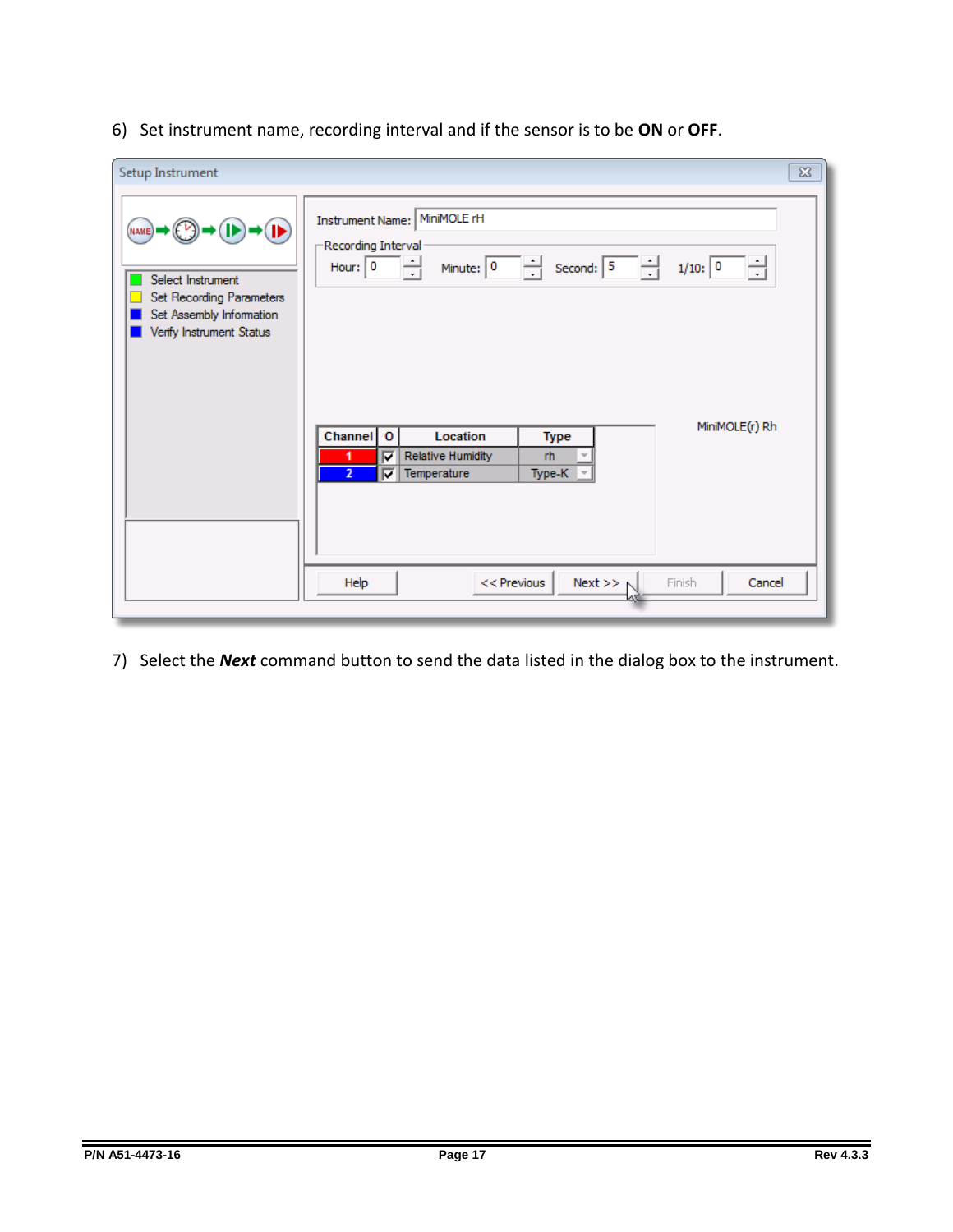- 8) Set the assembly information such as part number, board size, sensor locations and a product image. This assembly information can then be loaded and saved from/to a an (**\*.XMA)** file.
	- **Load:** This command buttons loads an existing assembly (**\*.XMA**).
	- **Save:** This command button saves the current sensor locations and image to an (**\*.XMA**) file that is then available to be loaded for future data runs.

| Setup Instrument                                                                                      |                                                                                                                                                               |                                                |                   | $\mathbf{x}$                                                                        |  |  |
|-------------------------------------------------------------------------------------------------------|---------------------------------------------------------------------------------------------------------------------------------------------------------------|------------------------------------------------|-------------------|-------------------------------------------------------------------------------------|--|--|
| Select Instrument<br>Set Recording Parameters<br>Set Assembly Information<br>Verify Instrument Status | Assembly Information<br>Part Number: Your Assembly Number<br>Notes<br>(Y) Width: 5.0<br>Thickness: 11.000<br>$(X)$ Length: $5.0$<br>Units: cm<br>Load<br>Save |                                                |                   |                                                                                     |  |  |
|                                                                                                       | Location<br>Channel<br>Relative Humidity<br>1<br>$\overline{2}$<br>Temperature<br>$<<$ Previous<br>Help                                                       | Υ<br>X<br>2.49<br>1.41<br>2.23<br>2.48<br>Next | z<br>0.00<br>0.00 | Image File<br>X<br>83 O<br>٧<br><b>Assembly Flow</b><br>Enlarge<br>Finish<br>Cancel |  |  |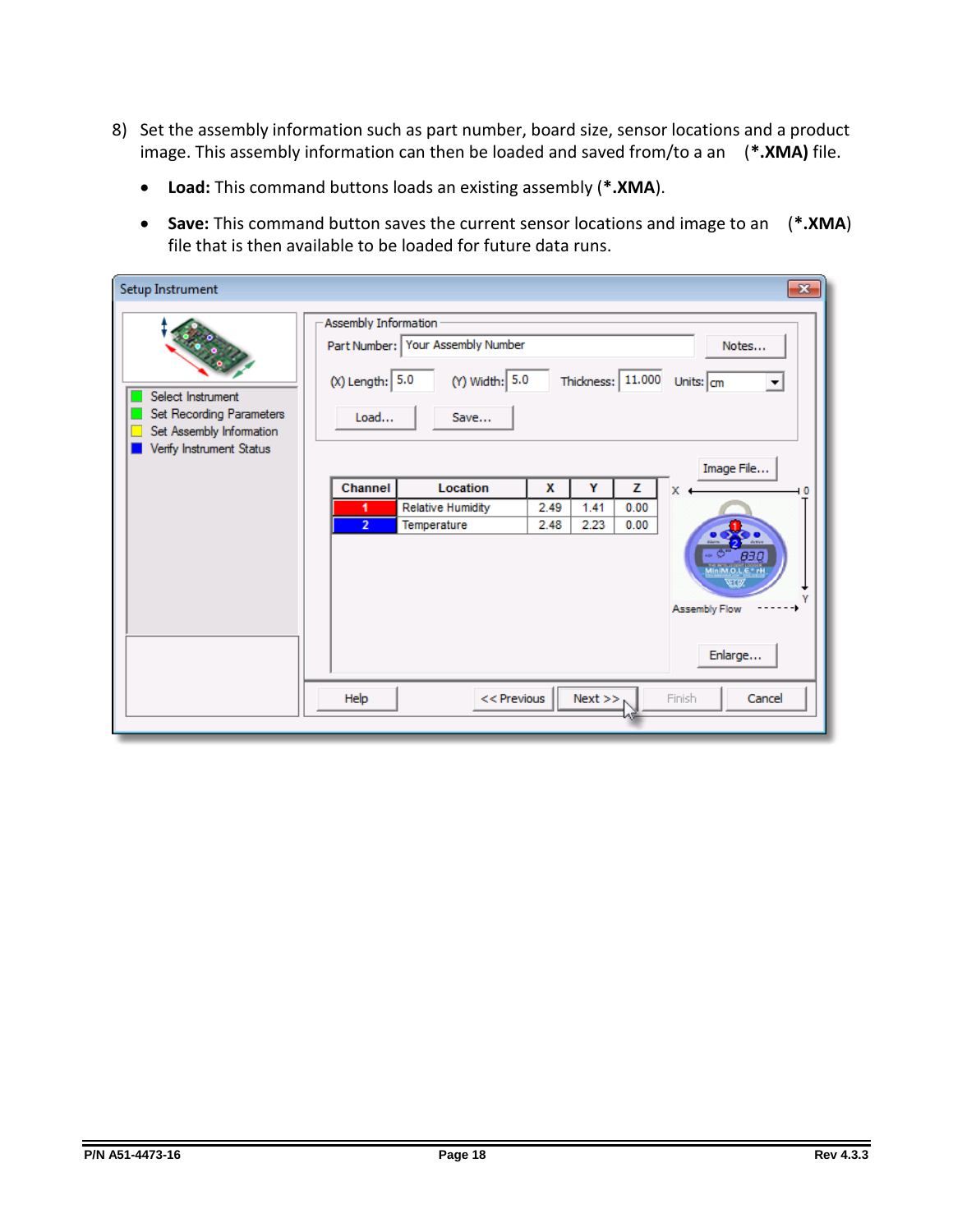If the user specifies a product image, clicking the *Enlarge* command button displays the Set Sensor Locations dialog box where the user can specify the locations of each sensor. To move sensor locations, drag the sensor markers to the approximate location where the sensors are attached.

|                | (X) Length: 5.0 | (Y) Width: 5.0    |      | Thickness: 11.000 |     |               |
|----------------|-----------------|-------------------|------|-------------------|-----|---------------|
| <b>Channel</b> | $\mathbf 0$     | Location          | X    | Y                 | Z   |               |
|                | ⊽               | Relative Humidity | 2.49 | 1.41              | 0.0 |               |
| 2              | π               | Temperature       | 2.48 | 2.23              | 0.0 |               |
|                |                 |                   |      |                   |     | Assembly Flow |

9) Click the *Next* command button.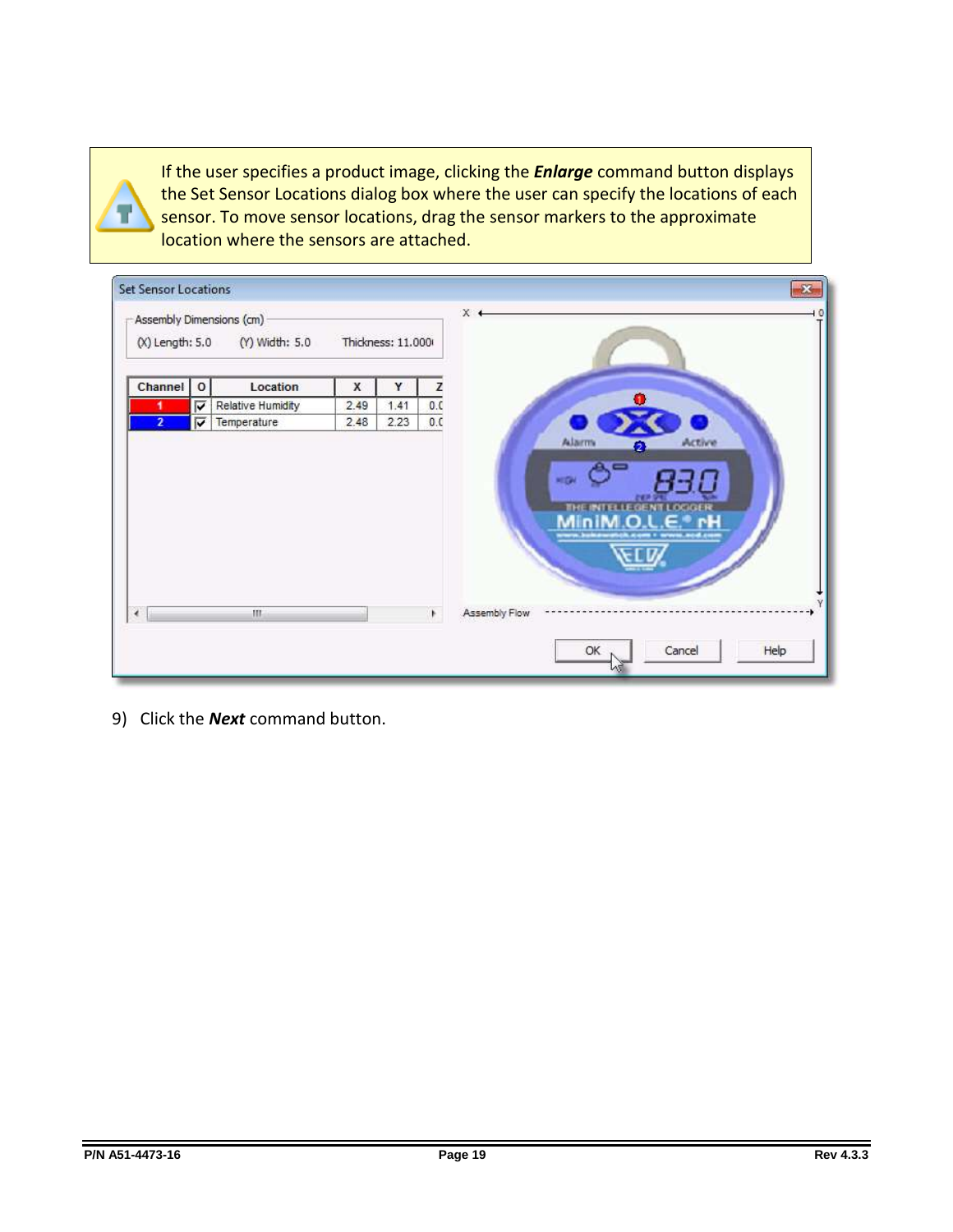10) Verify the instrument status. This dialog box displays the health of the M.O.L.E. Profiler such as battery charge, internal temperature, thermocouple temperatures. If the user selects the *Show Critical* command button the dialog box will only display items that will prevent the user from completing a successful data run.



11) Select the *Finish* command button to complete the Setup Instrument wizard.

**The MiniM.O.L.E.® rH is now ready to collect data.**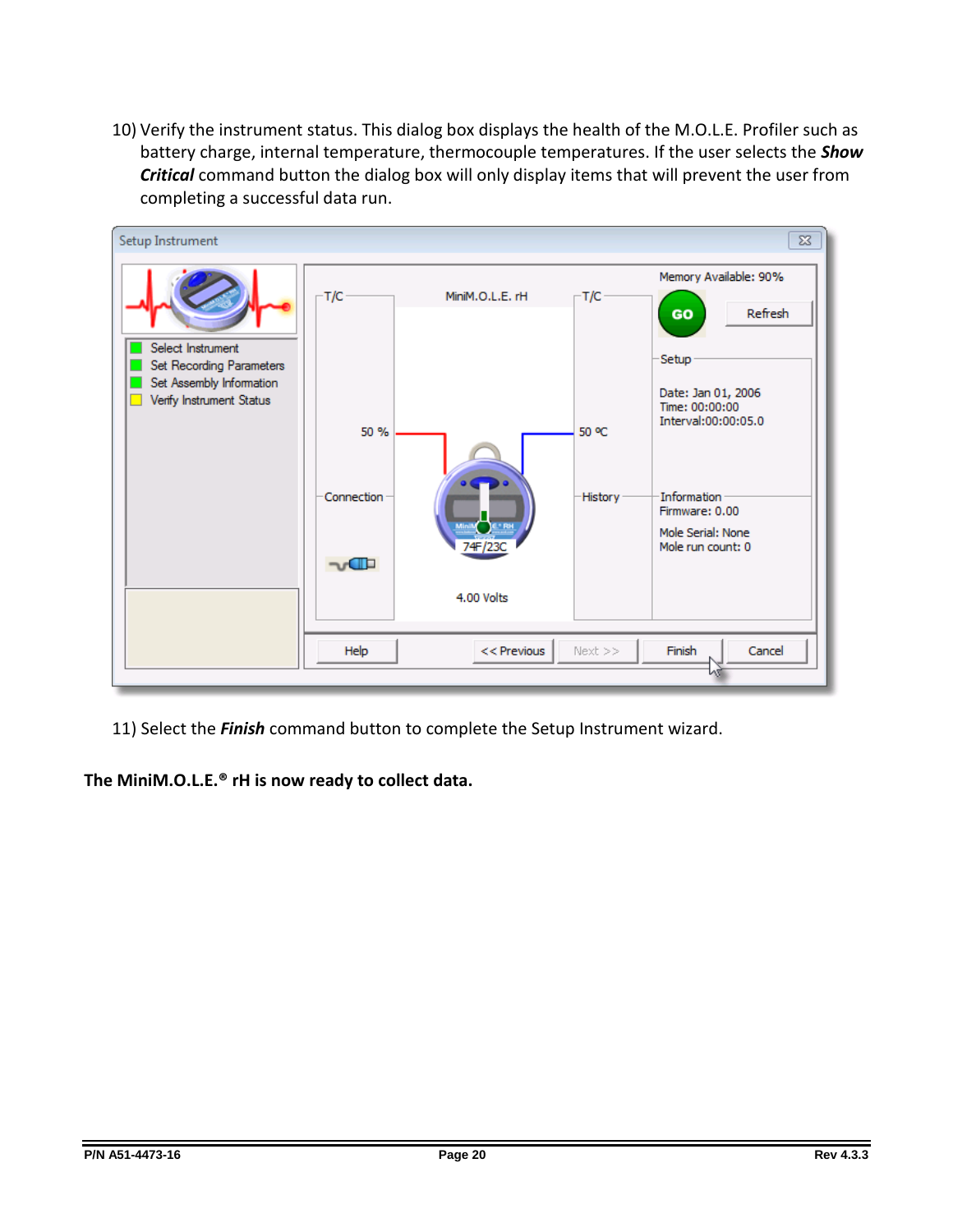# <span id="page-20-0"></span>**Service and Troubleshooting**

This section covers maintaining and troubleshooting hardware, sensors, M.O.L.E. Profiler Power Pack, Software, Wiring, and other parts of the system.



The following service and calibration instructions are for use by qualified personnel only. Refer to the Safety>Operators Safety Information prior to performing any service.

#### **Service Troubleshooting:**

Decide if the problem is with the Hardware, Communications, or Software.

- If the problem occurs while attempting to log data, the Hardware may be faulty.
- If the problem occurs while attempting to communicate between M.O.L.E. Profiler and the computer, the Communications links may be faulty.
- If the problem occurs while attempting to use a software function, the software may be faulty.

Once it has been determined what item is causing the problem, refer to the appropriate service section. Start at the top of the list and work your way down.

#### **Here is how to contact ECD:**

If you still have problems, let us help you. We offer many ways to service your problems. You can call our Service/Test technicians, visit our web site to view our FAQ section (Frequently asked Questions) or send us e-mail explaining your problem in detail.

When calling our Service/Test technicians or sending us e-mail, please include the following information:

- Product Description (i.e. SuperM.O.L.E.® Gold 2, WaveRIDER® NL 2)
- Product Serial Number
- M.O.L.E.® MAP Software Version

Telephone: +(1) 800.323.4548 +(1) 503.659.6100 FAX: +(1) 503.659.4422 Email: [ecd@ecd.com](mailto:ecd@ecd.com) Internet: [http://www.ecd.com](http://www.ecd.com/)